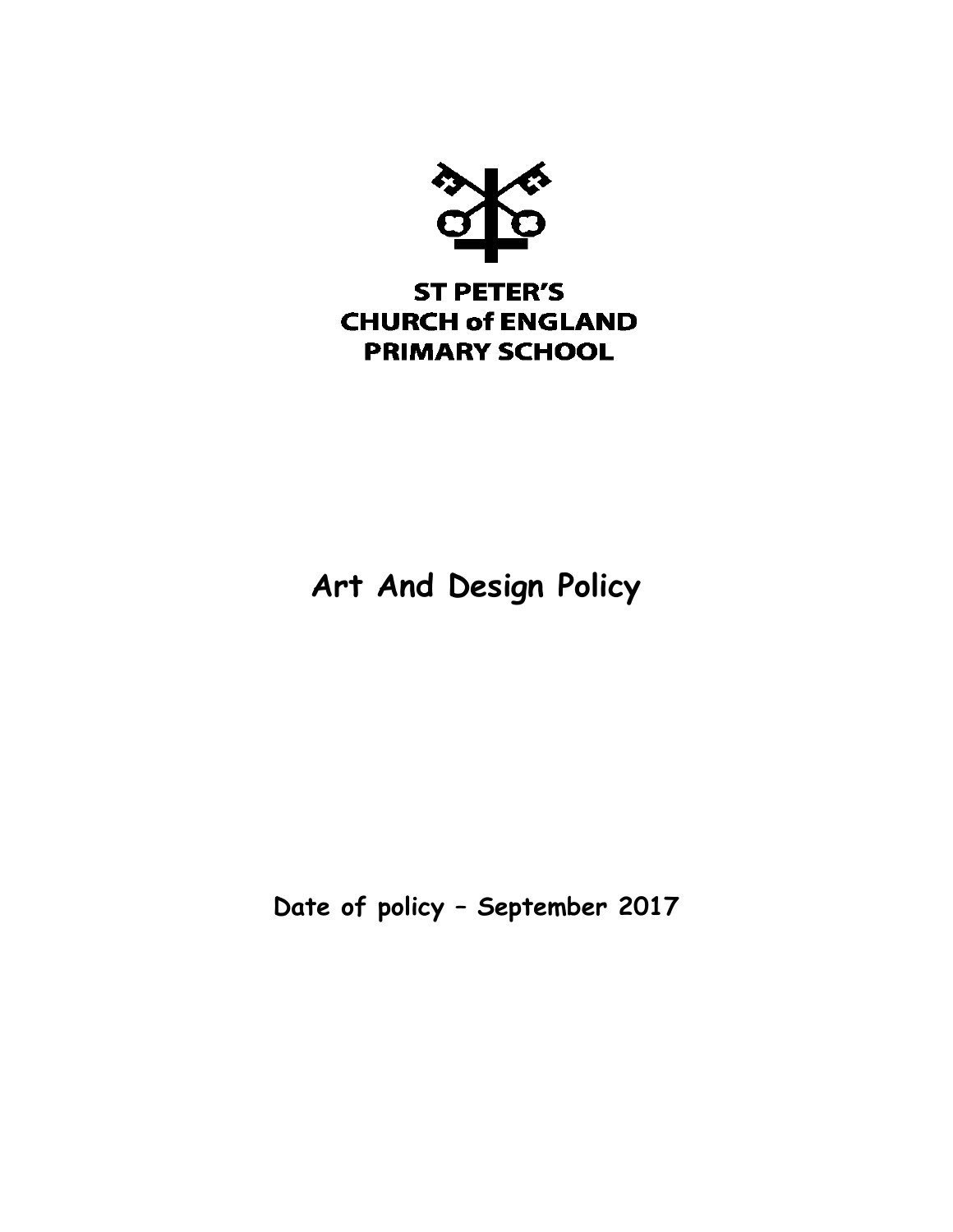## **Art And Design Policy**

#### **Mission Statement**

In this distinctive, inclusive, Christian school, where everyone matters, we nurture and develop opportunities for life long learning. We come together in a vibrant, creative community that also develops our spiritual and cultural lives through:

- Love
- Trust
- Care
- Respect
- Joy

ensuring that everyone successfully achieves their full potential.

#### **Aims and objectives**

The aim of the art and design here at St Peter's is to stimulate creativity and imagination. It provides visual, tactile and sensory experiences. It enables children to communicate what they see, feel and think through the use of colour, texture, form, pattern and different materials and processes. Art and design education should engage and inspire and challenge pupils. As the pupils progress they should be able to think critically and develop a more rigorous understanding of art and design. They should know how art and design both reflect and shape our history, contribute to our culture, creativity and wealth of our nation.

The aims of art and design are:

- Produce creative work, exploring their ideas and recording their experiences
- Become proficient in drawing, painting, sculpture and other art, craft and design techniques
- Evaluate and analyse creative works using the language of art and design.
- Know about great artists, craft makers and understand the historical and cultural development of their art forms.

# **Teaching and Learning Styles**

A variety of teaching and learning styles are used in art and design lessons. Our aim is to develop the children's knowledge skills and understanding in art and design. We ensure that the act of investigating and making something includes exploring and developing ideas, and evaluating and developing work. The teachers will provide a mixture of whole class teaching and individual/group activities. Teachers will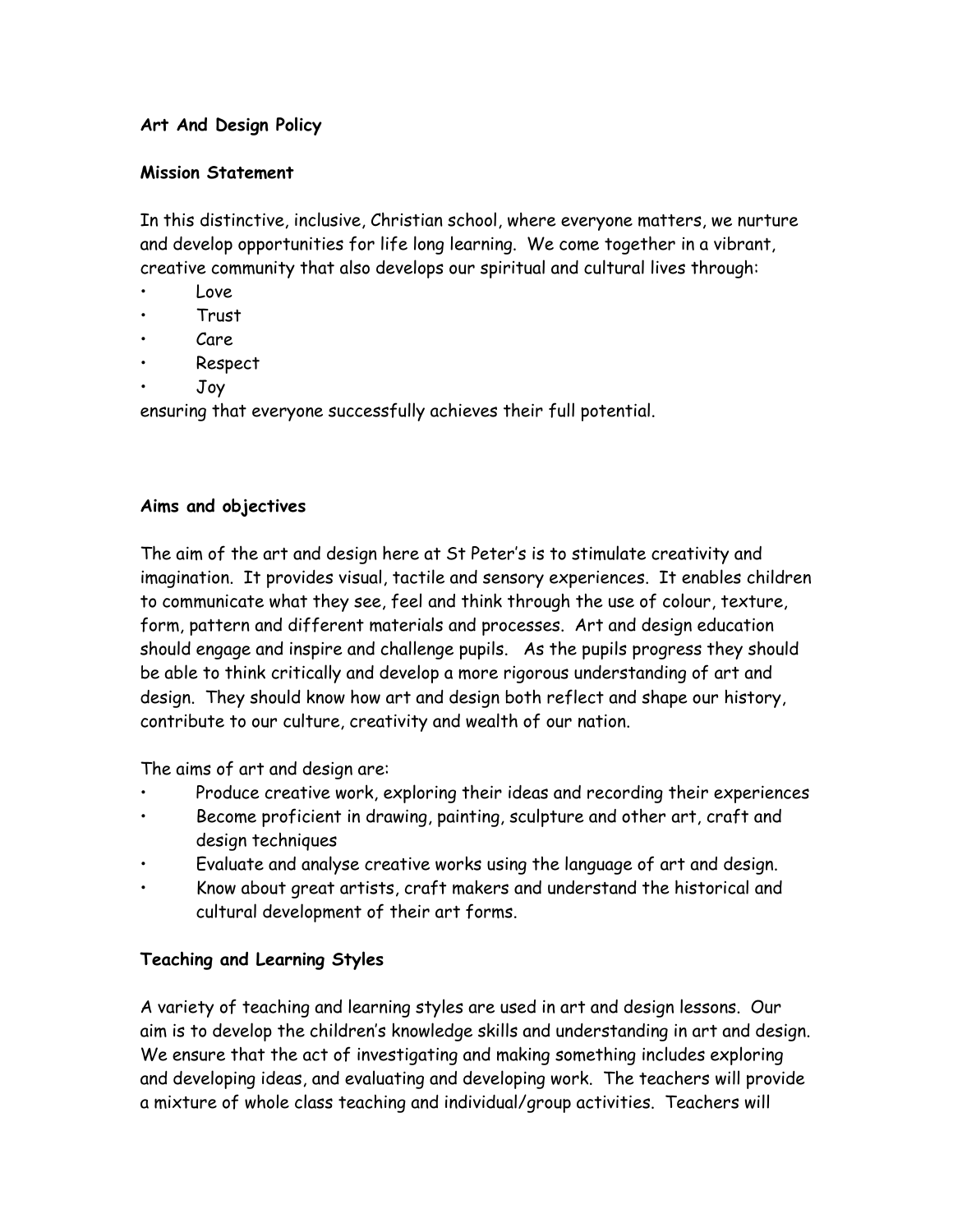draw attention to good examples of individuals work as models for the other children. We will encourage the children to evaluate their own ideas/work and the work of others, and say what they think and feel about them. Within lesson we give children the opportunity to work on their own and collaborate with others, on projects in two and three dimensions and on different scales. Children also have the opportunity to use a wide range of materials and resources, including ICT.

# **Curriculum Planning**

Art and design is delivered through cross curricular topics designed to give coherence and context, coving the breadth of study for art and design as stated in the National Curriculum. Here at St Peter's, we have developed a progressive skills based curriculum based upon the National Curriculum Programmes of study. Skills are divided into;

- **Drawing**
- Painting
- 3D work
- Collage
- Printing
- Photography
- **Textiles**

# **Subject Content**

Key Stage 1 pupils should be taught:

- To use a range of materials creatively to design and make products
- To use drawing, painting and sculpture to develop and share their ideas, experiences and imagination
- To develop a wide range of art and design techniques in using colour, pattern, texture, line, shape, form and space
- About the work and range of artists, craft makers and designers, describing the differences and similarities between different practices and principles and making links to their own work.

Key stage 2 pupils should be taught to develop their techniques, including their control and their use of materials, with creativity, experimentation and an increasing awareness of different kinds of arts, craft and design. Pupils should be taught

- To create sketch books to record their observations and use them to review and revisit their ideas
- To improve their mastery of art and design techniques, including drawing, painting and sculpture with a range of materials.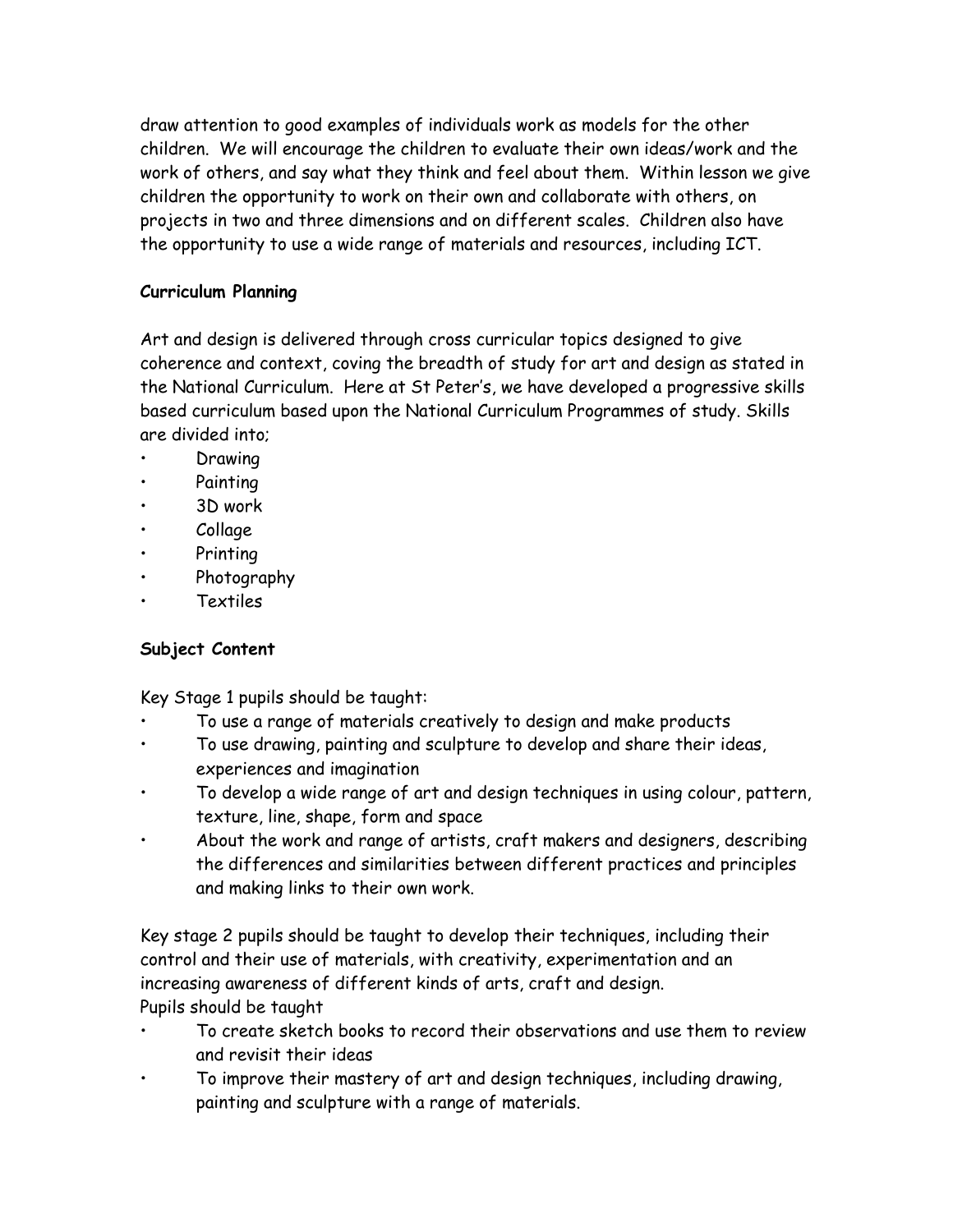• About great artists, architects and designers in history.

We carry out curriculum planning in art and design in two phases (long term and medium term). The long term plan maps the art and design units covered in each term throughout each key stage and ensures an appropriate balance and distribution of work. The art and design subject leader works this plan out in conjunction with teaching colleagues in each year group.

Our medium term plans give details of the topic theme for each term. We identify the specific learning objectives in the guise of big questions and detail how the lessons are to be taught, differentiation as necessary, the skills to be taught alongside levels, learning outcomes and cross-curricular links for each topic as well as the provision for 'Gifted and Talented' pupils, the initial 'hook' and 'end of topic 'celebration'. The art and design subject leader reviews these plans on a regular basis. Because we have some mixed age classes some medium term planning is organised on a two year cycle. By doing so, we ensure that children have complete coverage of the National curriculum but do not have to repeat topics.

## **Foundation Stage**

We encourage creative work in the reception class, as this is part of the foundation stage curriculum. We relate the children's creative development to the objectives set out in the early learning goals, which underpin the curriculum planning for children aged three to five. The children's learning includes art, music, dance, roleplay and imaginative play. The range of experience encourages children to make connections between one area of learning and another, and so extends their understanding.

We provide a rich environment in which we encourage and value creativity. Children are engaged in a wide range of activities, and their responses involve the various senses. We give them the opportunity to work alongside other adults. The activities that they take part in are imaginative and enjoyable.

# **Contribution of art and design to teaching in other curriculum areas**

#### **Literacy**

At St Peter's Art & Design contributes to the teaching of Literacy by encouraging the children to ask and answer questions about the starting points for their work. They have the opportunity to compare ideas, methods and approaches in their own work and that of other children, and say what they think and feel about them.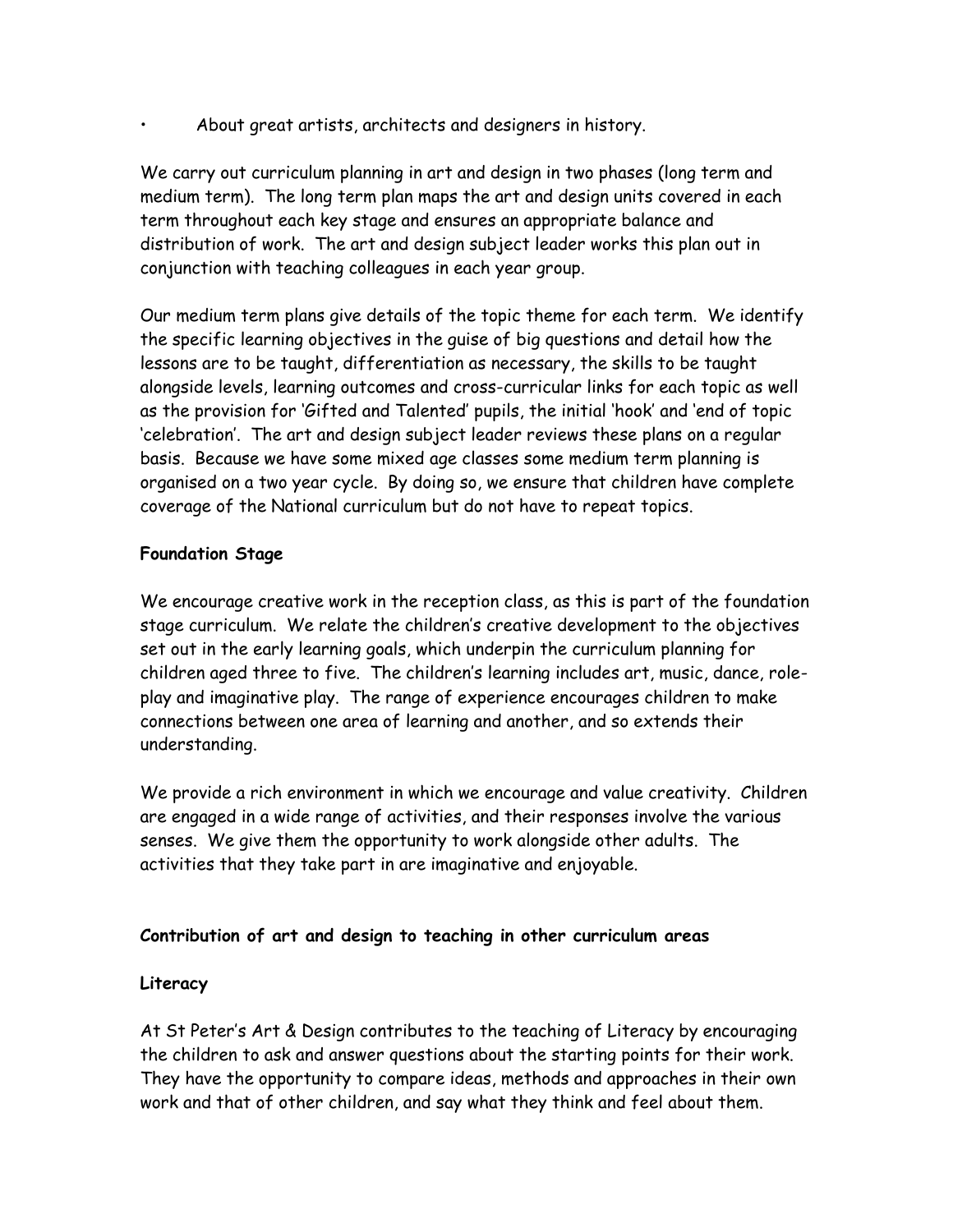#### **Mathematics**

Art & Design contributes to the teaching of mathematics by giving opportunities to develop the children's understanding of shape and space through work in two and three dimensions.

#### **Information and communication technology (ICT)**

We use ICT to support art and design teaching when appropriate. Children use software to explore shape, colour and pattern in their work. Children can also collect visual information to help develop their ideas by using digital cameras to record their observations. The internet can be used to find out more about famous artists.

#### **Personal, social and health education (PSHE) and citizenship**

Art & Design contributes to the teaching of some elements of personal, social and health education and citizenship. The children discuss how they feel about their own work and the methods and approaches used by others. They have the opportunity to meet and talk with artists and other talented adults whilst undertaking their work.

#### **Spirtual, moral, social and cultural development**

The teaching of art and design offers opportunities to support the social development of our children through the way we expect them to work with each other in lessons. Groupings allow the children to work together and give them the chance to discuss their ideas and feelings about their own work and the work of others. Their work in general helps them to develop a respect for the abilities of others and encourages them to collaborate and co-operate across a range of activities and experiences. The children learn to respect and work with each other and with adults, thus developing a better understanding of themselves. They also develop an understanding of different times, cultures and religions through their work on famous artists, designers and craftspeople.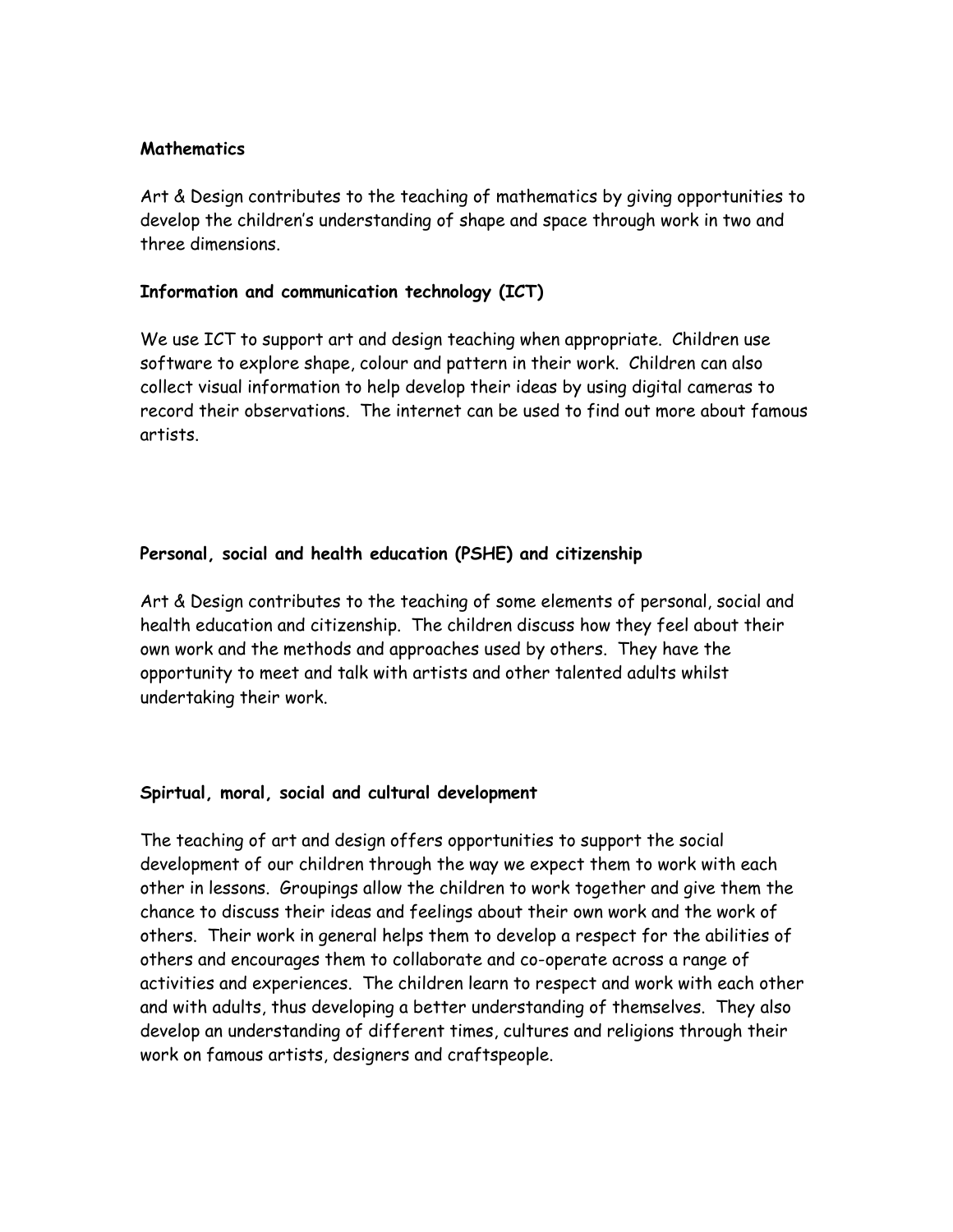#### **Teaching art and design to children with special educational needs**

At our school we teach art & design to all children, whatever their ability. Art & Design forms part of the school curriculum policy to provide a broad and balanced education to all children. Through our art and design teaching we provide learning opportunities that enables all pupils to make progress. We do this by setting suitable learning challenges and responding to each child's different needs. Assessment against the key skills allows us to consider each child's attainment and progress against expected levels.

When progress falls significantly outside the expected range, the child may have special education needs. Our assessment process looks at a range of factorsclassroom organisation, teaching materials, teaching style, differentiation- so that we can take some additional or different action to enable the child to learn more effectively. This ensures that our teaching is matched to the child's needs.

Intervention through School Action and School Action Plus will lead to the creation of an Individual Education Plan (IEP) for children with special Educational needs. The IEP may include, as appropriate, specific targets relating to art & design.

We enable pupils to have access to the full range of activities involved in learning art & design. Where children are to participate in activities outside the classroom, for example a visit to an art gallery, we carry out a risk assessment prior to the activity, to ensure that the activity is safe and appropriate for all pupils.

#### **Assessment and Recording**

Teachers assess the children's work in art & design by making assessments as they observe the children working during lessons. They record the progress that the children make by assessing the children's work against the learning objective and outcomes for their lessons in the style of 'Big Questions' and 'Success Criteria'. Teachers use these assessments to plan future work for each child and make an assessment of progress as part of the annual report to parents. Each teacher passes this information on to the next teacher at the end of the academic year.

We have a wide range of resources in school to support the teaching of art and design across the school. A range of basic resources and more specialist equipment is stored in the art and design store. This room is accessible to adults only. ICT programs and the internet are also used. The resources are of good quality and are replaced as and when necessary.